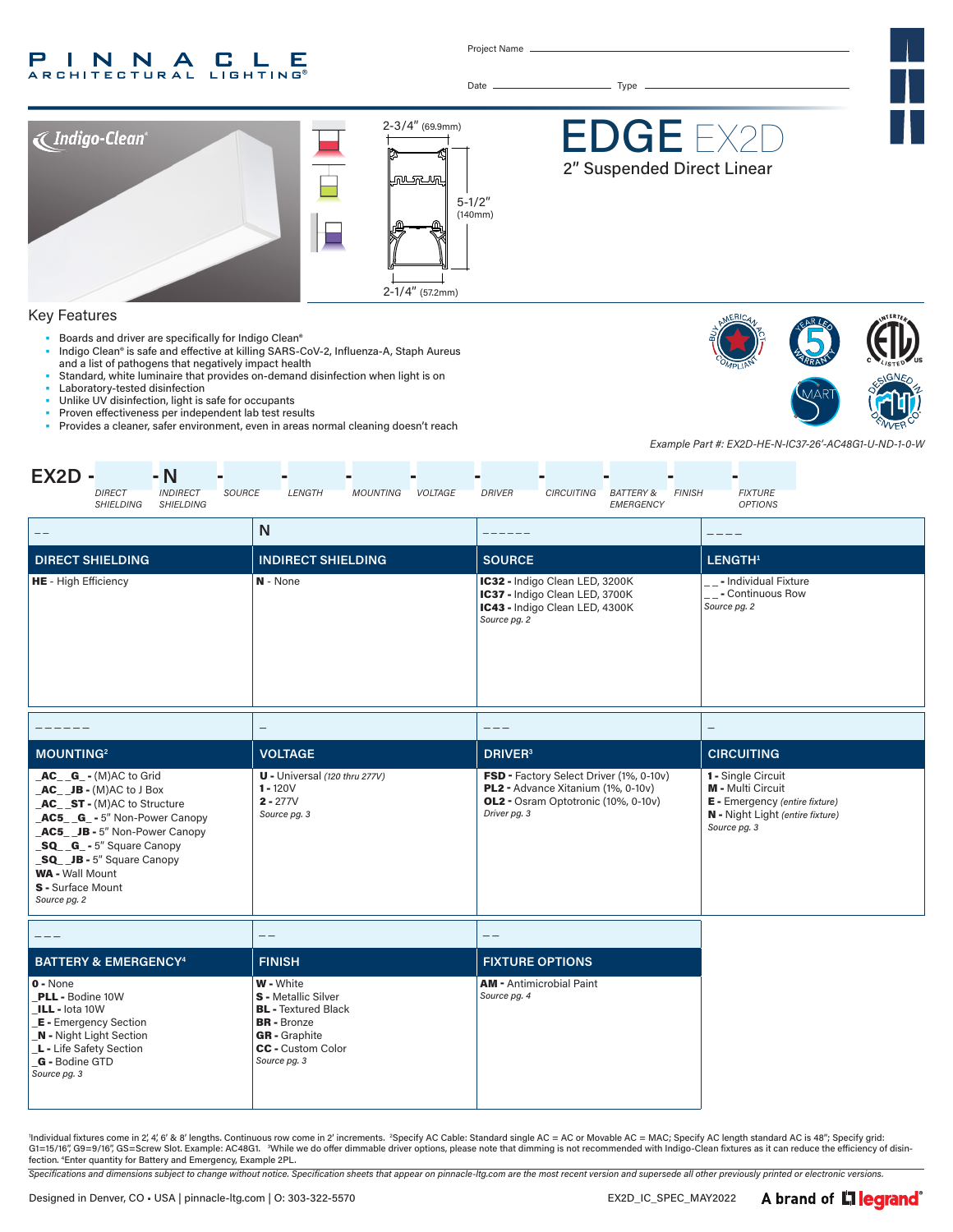EDGE EX2D Suspended Linear

## Source

• 80 CRI = R9≥19

| Indigo Clean LED |       |          |                        |      |  |  |  |  |
|------------------|-------|----------|------------------------|------|--|--|--|--|
|                  | Color | Watt     | Shielding              |      |  |  |  |  |
|                  |       | per foot | <b>HE</b>              |      |  |  |  |  |
|                  |       |          | <b>High Efficiency</b> |      |  |  |  |  |
|                  |       |          | Lumens/ft              | LPW  |  |  |  |  |
| <b>IC32</b>      | 3200K | 11.4     | 1057                   | 92.7 |  |  |  |  |
| <b>IC37</b>      | 3700K | 11.4     | 1084                   | 95.1 |  |  |  |  |
| <b>IC43</b>      | 4300K | 11.4     | 1109                   | 97.3 |  |  |  |  |

#### Length

- For Continuous Runs, add 3/16" (4.7mm) for each end plate or 3/8" (9.5mm) to the overall length of the row<br>• Individual fixtures come in 2', 4', 6' & 8' lengths. Continuous rows come in 2' increments.
- Individual fixtures come in 2, 4, 6' & 8' lengths. Continuous rows come in 2' increments.



## Mounting

- Specify cable length in ordering code (AC48G1)
- Standard adjustable cable. Specify 48", 120", 240" or 350"
- End plates and power cord attached at factory
- Aircraft cable (AC) mounts on 4' (1219.2mm) and 8' (2438.4mm) centers
- Maximum recommended movable mounting locations are 12" from end of 4' fixture and 18" from end of 8' fixture

| AC G1     | Aircraft Cable 1" (15/16") T-Bar           |
|-----------|--------------------------------------------|
| AC G9     | Aircraft Cable 9/16" T-Bar                 |
| AC GS     | Aircraft Cable Screw Slot T-Bar            |
| AC JB     | <b>Aircraft Cable Junction Box</b>         |
| AC ST     | Aircraft Cable Structure                   |
| AC5 G     | Aircraft Cable 5" (127mm) Non-Power Canopy |
| AC5 JB    | Aircraft Cable 5" (127mm) Non-Power Canopy |
| SQ G      | Aircraft Cable 5" (127mm) Square Canopy    |
| SQ JB     | Aircraft Cable 5" (127mm) Square Canopy    |
| MAC G1    | Moveable AC 1" (15/16") T-Bar              |
| MAC G9    | Moveable AC 9/16" T-Bar                    |
| MAC GS    | Moveable AC Screw Slot T-Bar               |
| MAC JB    | Moveable AC Junction Box                   |
| MAC ST    | Moveable AC Structure                      |
| MAC5 G    | Moveable AC 5" (127mm) Non-Power Canopy    |
| MAC5 JB   | Moveable AC 5" (127mm) Non-Power Canopy    |
| MSQ G     | Moveable AC 5" (127mm) Square Canopy       |
| MSQ JB    | Moveable AC 5" (127mm) Square Canopy       |
| <b>WA</b> | <b>Wall Mount</b>                          |
| S.        | <b>Surface Mount</b>                       |

## Straight EDGE Joint System



- The Straight EDGE Joint comes standard for all runs.
- Two connection points one to cinch fixtures together, the other to perfectly align all fixtures in a run.

*AC Cable*

- Factory-installed light shields on both sides of the fixture ensure no light leaks.
- Patented.
- AC Cable supplied with 5" (127mm) power and 2" (50.8mm) non-power canopies
- Canopies and pendants match fixture finish, power cords are white, grey, or black
- depending on fixture finish. See Finish section for additional details.
- Refer to installation instructions during installation at the job site • Maximum fixture weight is 20 lbs for a standard 4' fixture
- 



*Y- AC Cable*

*Mount*

*Specifications and dimensions subject to change without notice. Specification sheets that appear on pinnacle-ltg.com are the most recent version and supersede all other previously printed or electronic versions.* Designed in Denver, CO • USA | pinnacle-ltg.com | O: 303-322-5570 F: 303-322-5568

EX2D\_LED\_SPEC\_MAY2022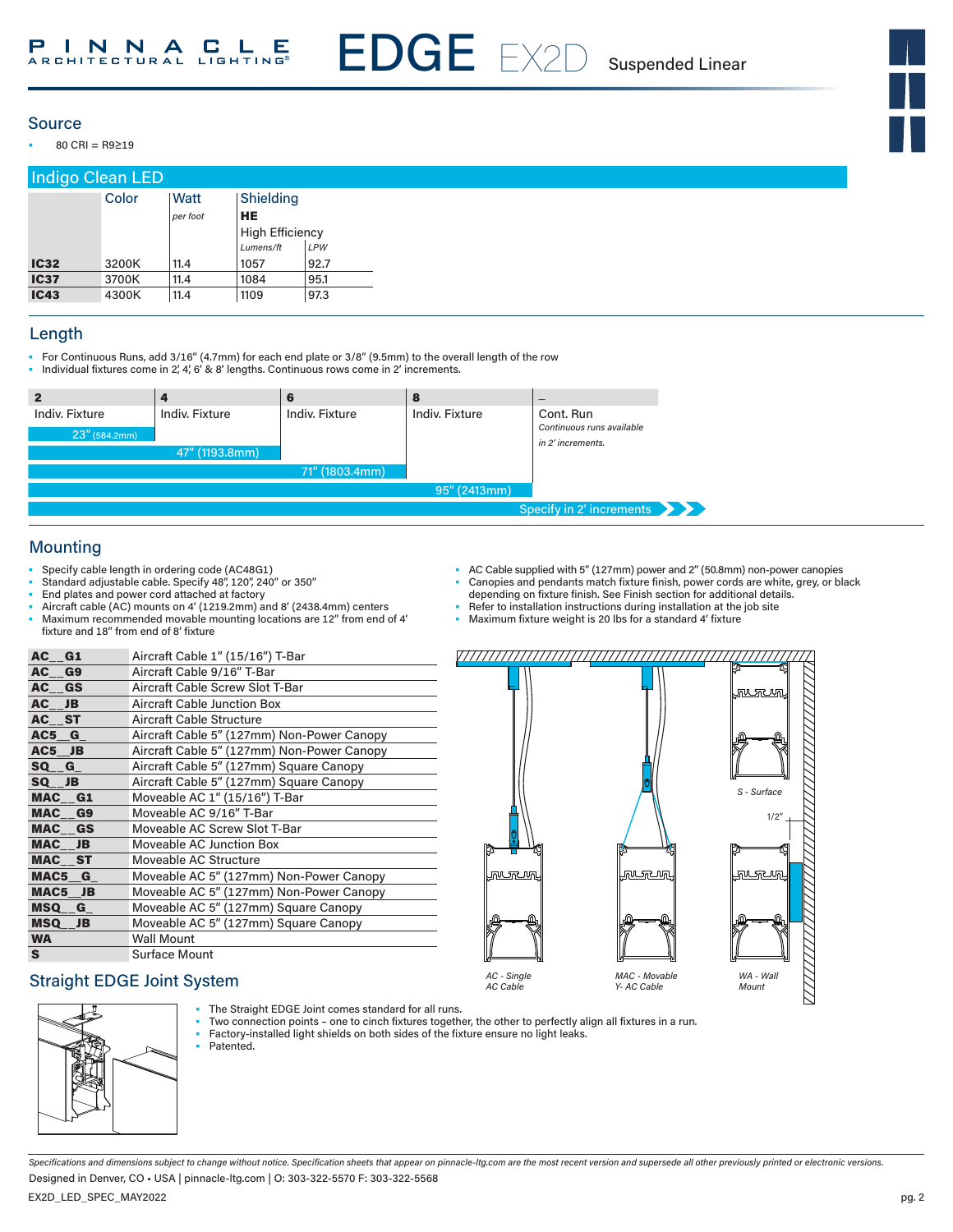## Voltage Driver

• Some EX2D configurations will not accommodate all voltage options; consult with factory

| U  | Universal |
|----|-----------|
|    | 120 volt  |
| -2 | 277 volt  |

- Standard Driver Option = FSD
	- Driver Lifetime: 50,000 hours at 25°C ambient operating conditions
- For more driver options see Pinnacle Resource Guide
- Some EX2D configurations will not accommodate all driver options; consult with factory

| 0-10V Drivers   |                                 |
|-----------------|---------------------------------|
| <b>FSD</b>      | Factory Select Driver 1%, 0-10v |
| PL <sub>2</sub> | Advance Xitanium 1%, 0-10y      |
| OL <sub>2</sub> | Osram Optotronic, 1%, 0-10v     |

## How to Specify Circuiting, Battery and Emergency



Select fixture circuiting from options below

Some EX2D configurations will not accommodate all circuiting options, consult with factory

## **Circuiting**

| <b>Single Circuit</b>         |
|-------------------------------|
| Multi Circuit                 |
| <b>Emergency Circuit only</b> |
| Night Light Circuit only      |



• Battery and emergency section options are available in addition to fixture circuit<br>• Select battery and emergency section options below; factory shop drawing required Some EX2D configurations will not accommodate all circuiting options, consult with factory

## **Battery and/or Emergency** *If Required*

No battery or specific emergency section required

#### **Battery**

- Select battery section type if required, indicate total QTY*. Example 2PL* • 90 minute battery runtime; test button location dependant on configuration, consult
- factory
- No battery option available for 2' lengths

| $\bf{0}$   | No Battery                                |
|------------|-------------------------------------------|
| <b>ILL</b> | lota 10w Integral Lithium, Self Testing   |
| PLL        | Bodine 10w Integral Lithium, Self Testing |

#### **Emergency**

- Select emergency section type if required, indicate total QTY. *Example 1E*
- Combine battery and emergency section ordering codes if both options are selected

| _FSG                 | Factory Select ALCR, Automatic Load Control Relay                 |
|----------------------|-------------------------------------------------------------------|
| $_{\blacksquare}$ Gl | lota ETS DR, Emergency Lighting Control Device                    |
| $G$ B                | Bodine GTD, Emergency Lighting Control Device                     |
| E                    | Emergency circuit section (NLIGHT ONLY full housing not sections) |
| $\blacksquare$ N     | Night Light circuit section                                       |
|                      | Life Safety circuit section NO THROUGH WIRE                       |

## Combination Section Ordering Examples

- Single circuit, (1) 10w battery, (1) emergency section Ordering Code: 1-1PL1E
- Multi circuit, (2) 10w battery, (2) emergency sections Ordering Code: M-2PL2E • Single circuit, (1) night light section Contact Code: 1-1N

- Entire direct fixture housing is on battery for lengths up to 5'
- Half of direct fixture is on battery for 6' or 8' housing lengths
- For more battery options available, see Pinnacle Resource Guide

For Approximate Battery Lumen Output

- Multiply battery wattage X fixture LPW shown on Lumen Table
- $\text{-}$  92.3 (LPW) x 10 (watts) = 923 battery lumen output

| <b>Battery OR Emergency Ordering Examples</b> |                      |  |
|-----------------------------------------------|----------------------|--|
| I • Single circuit, 10w Integral Battery      | Ordering Code: 1-1PL |  |

- 
- 
- Emergency only, 10w Integral Battery Ordering Code: E-1PL • Single circuit, GTD required **Ordering Code: 1-1G**

## Finish

- Standard powder-coat textured white, metallic silver, textured black, graphite or bronze painted finish; consult factory for chip of standard paint finishes
- Selecting a fixture finish other than white may impact lumen output; consult factory for more information

| W                                 | White (white cord/white canopy)              |
|-----------------------------------|----------------------------------------------|
|                                   | Metallic Silver (grey cord/silver canopy)    |
| BL                                | Textured Black (black cord/black canopy)     |
| <b>BR</b>                         | Bronze (white cord/bronze canopy)            |
| <b>GR</b>                         | Graphite (white cord/graphite canopy)        |
| $\overline{\mathbf{c}\mathbf{c}}$ | Custom Color (white cord/color match canopy) |
|                                   |                                              |

*Specifications and dimensions subject to change without notice. Specification sheets that appear on pinnacle-ltg.com are the most recent version and supersede all other previously printed or electronic versions.* Designed in Denver, CO • USA | pinnacle-ltg.com | O: 303-322-5570 F: 303-322-5568